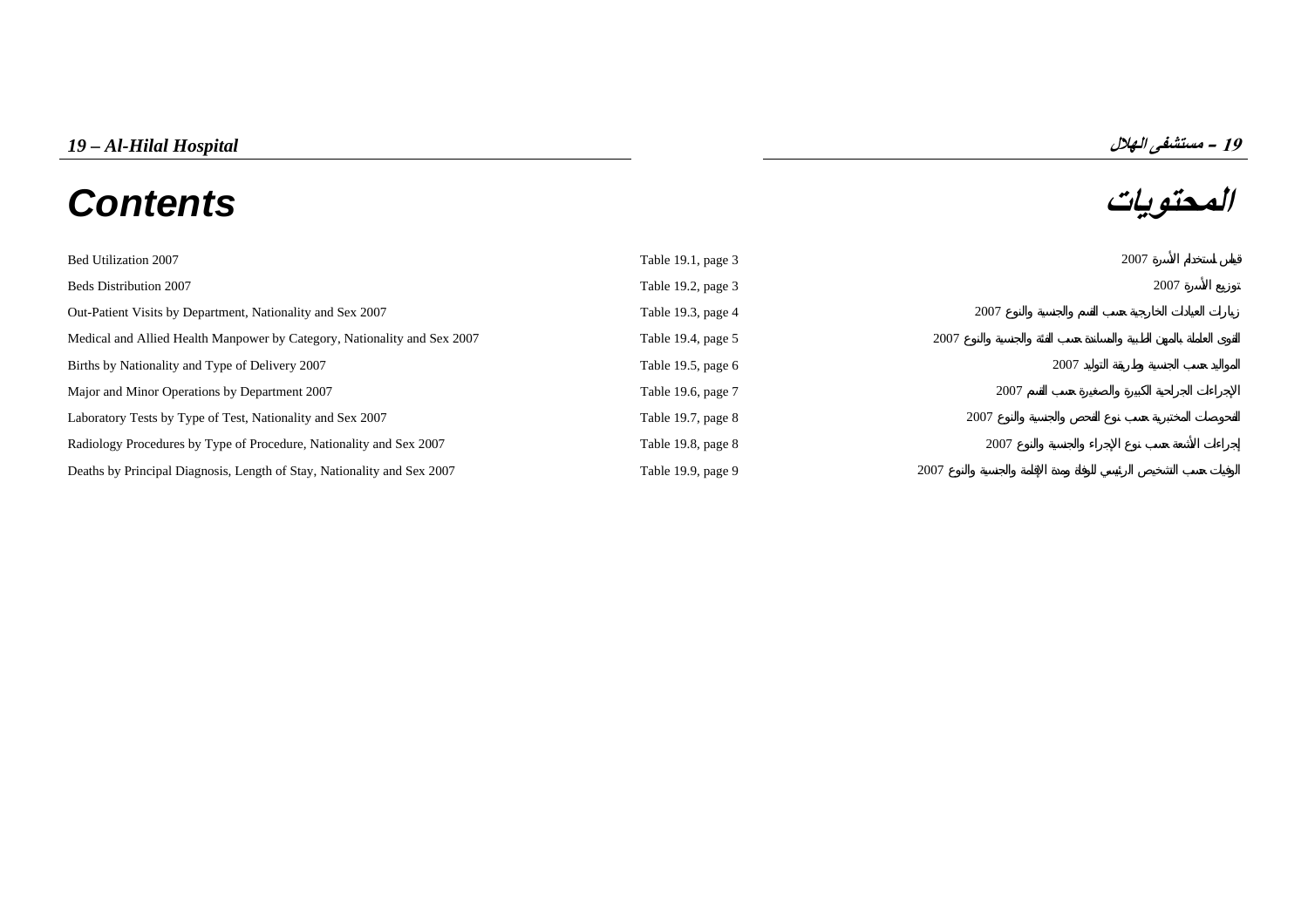|                    | 2007 | Table 19.1<br><b>Bed Utilization 2007</b> |  |
|--------------------|------|-------------------------------------------|--|
| <b>Description</b> |      | 2007                                      |  |
| sions              |      | 431                                       |  |
| rges               |      | 431                                       |  |

<span id="page-1-0"></span>

| Total admissions        | 431    |  |
|-------------------------|--------|--|
| Total discharges        | 431    |  |
| Number of beds          | 45     |  |
| Bed days available      | 16,425 |  |
| Patient days-overnight  | 820    |  |
| Patients days $<$ 1 day | 752    |  |
| Total patients days     | 1,572  |  |
| Bed occupancy rate      | 9.6    |  |
| Turnover rate           | 9.6    |  |
| Turnover interval       | 34.5   |  |
| Average daily admission | 1.2    |  |
| Average daily discharge | 1.2    |  |
| Average length of stay  | 3.6    |  |

#### **Beds Distribution 2007 Table 19.2 2007**

| <b>Service</b>                    | 2007 |  |
|-----------------------------------|------|--|
| Private Ward (VIP)                |      |  |
| Intensive care unit               | 3    |  |
| Medical / Surgical                | 32   |  |
| Obstetrics / Gynecology           | 8    |  |
| <b>Total</b>                      | 45   |  |
| <b>Other Beds</b>                 |      |  |
| Neonatal / Special Care Baby Unit | 3    |  |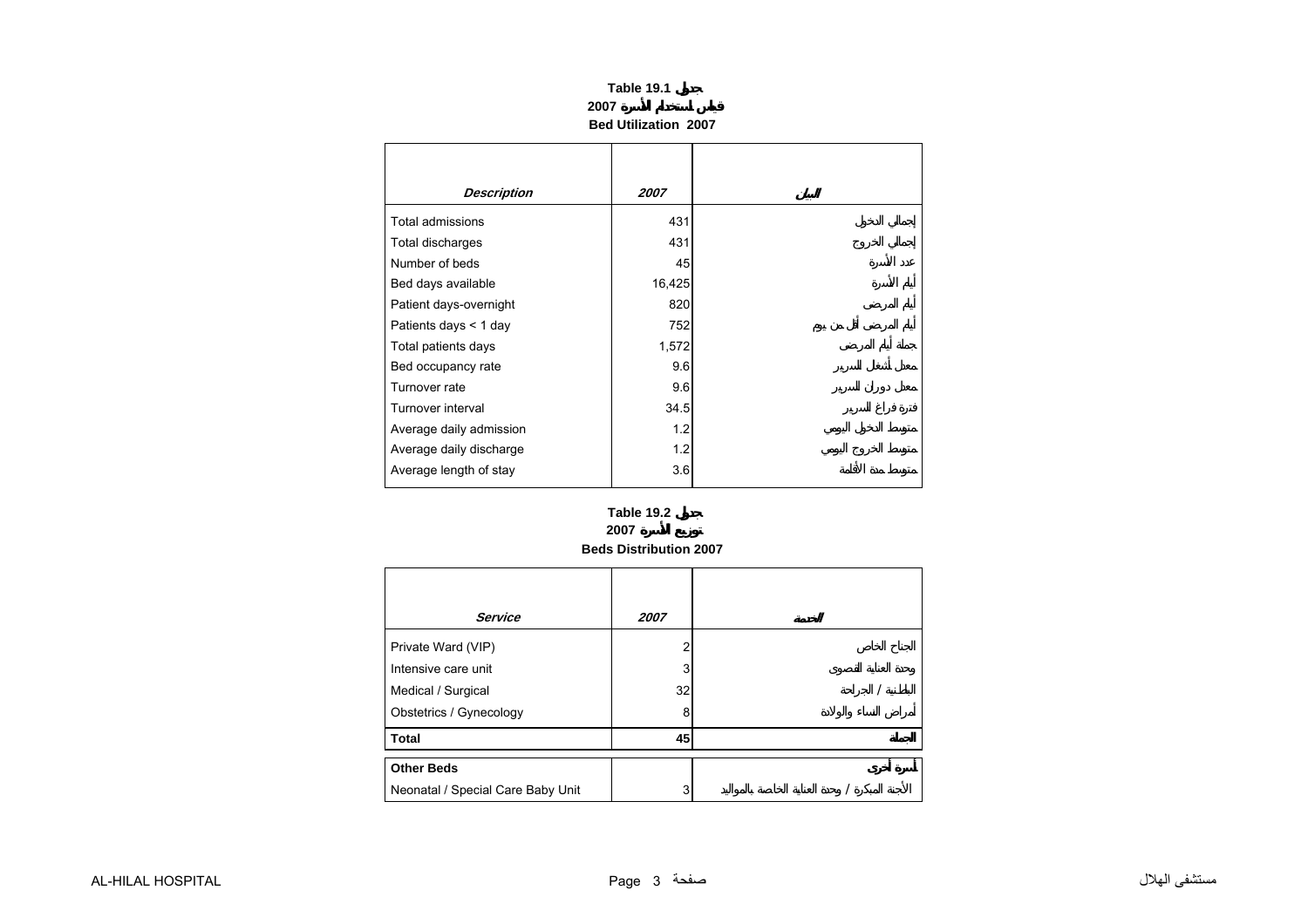**2007**

**Out-Patient Visits by Department, Nationality and Sex 2007** 

<span id="page-2-0"></span>

|                             | <b>Total</b> |        |             | Non-Bahraini |        |             | <b>Bahraini</b> |        |        |  |
|-----------------------------|--------------|--------|-------------|--------------|--------|-------------|-----------------|--------|--------|--|
|                             |              |        |             |              |        |             |                 |        |        |  |
|                             |              |        |             |              |        |             |                 |        |        |  |
| <b>Department</b>           | <b>Total</b> | Female | <b>Male</b> | <b>Total</b> | Female | <b>Male</b> | <b>Total</b>    | Female | Male   |  |
| Accident & Emergency Clinic | 1,601        | 318    | 1,283       | 987          | 149    | 838         | 614             | 169    | 445    |  |
| <b>General Practice</b>     | 4,744        | 1,677  | 3,067       | 2,297        | 510    | 1,787       | 2,447           | 1,167  | 1,280  |  |
| Dental                      | 3,398        | 1,533  | 1,865       | 899          | 256    | 643         | 2,499           | 1,277  | 1,222  |  |
| Medical                     | 5,765        | 2,451  | 3,314       | 2,146        | 560    | 1,586       | 3,619           | 1,891  | 1,728  |  |
| Obstetrics & Gynecology     | 2,819        | 2,813  | 6           | 830          | 829    |             | 1,989           | 1,984  | 5      |  |
| Paediatrics                 | 4,920        | 2,204  | 2,716       | 2,083        | 905    | 1,178       | 2,837           | 1,299  | 1,538  |  |
| Surgical                    | 1,342        | 401    | 941         | 656          | 97     | 559         | 686             | 304    | 382    |  |
| Orthodentic                 | 3,875        | 1,767  | 2,108       | 1,280        | 456    | 824         | 2,595           | 1,311  | 1,284  |  |
| Orthopedics                 | 4,920        | 1,855  | 3,065       | 2,413        | 435    | 1,978       | 2,507           | 1,420  | 1,087  |  |
| Ear, Nose & Throat          | 5,008        | 2,067  | 2,941       | 1,842        | 510    | 1,332       | 3,166           | 1,557  | 1,609  |  |
| Ophthalmology               | 2,621        | 1,090  | 1,531       | 1,112        | 313    | 839         | 1,469           | 777    | 692    |  |
| <b>Total</b>                | 41,013       | 18,176 | 22,837      | 16,545       | 5,020  | 11,565      | 24,428          | 13,156 | 11,272 |  |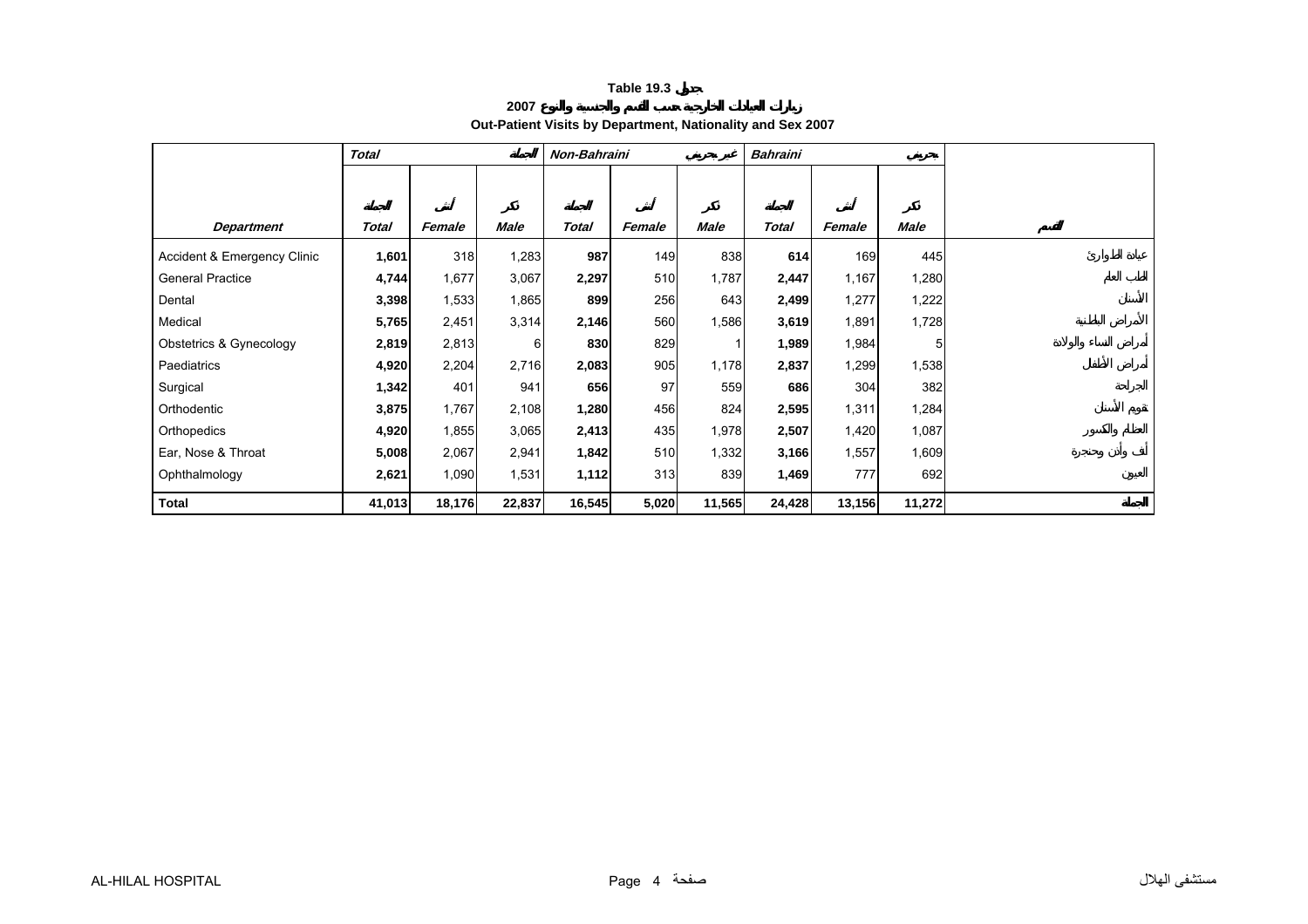# **القوى العاملة بالمهن الطبية والمساندة حسب الفئة <sup>و</sup> الجنسية <sup>و</sup> النوع <sup>2007</sup> Medical and Allied Health Manpower by Category, Nationality and Sex 2007 Table 19.4**

<span id="page-3-0"></span>

|                                                         | <b>Total</b> |        |      |                 | Non-Bahraini<br>Bahraini |             |              |        |      |  |
|---------------------------------------------------------|--------------|--------|------|-----------------|--------------------------|-------------|--------------|--------|------|--|
|                                                         |              |        |      |                 |                          |             |              |        |      |  |
|                                                         |              |        |      |                 |                          |             |              |        |      |  |
| Category                                                | <b>Total</b> | Female | Male | <b>Total</b>    | Female                   | <b>Male</b> | <b>Total</b> | Female | Male |  |
| Physicians                                              | 18           |        | 16   | 18 <sup>l</sup> | າ                        | 16          |              |        |      |  |
| Dentists                                                |              |        |      |                 |                          |             |              |        |      |  |
| Pharmacists & Technicians                               |              |        |      |                 |                          |             |              |        |      |  |
| Nurses*                                                 | 22           | 21     |      | 22              | 21                       |             |              |        |      |  |
| Laboratory Technologists & Technicians                  |              |        |      | 3               |                          |             |              |        |      |  |
| Radiographers & Technicians                             |              |        |      |                 |                          |             |              |        |      |  |
| Physiotherapists, Occupational Therapists & Technicians |              |        |      |                 |                          |             |              |        |      |  |
|                                                         |              |        |      |                 |                          |             |              |        |      |  |

*\* Nurses excluding practical nurses and other grades below staff nurse .* . : *\**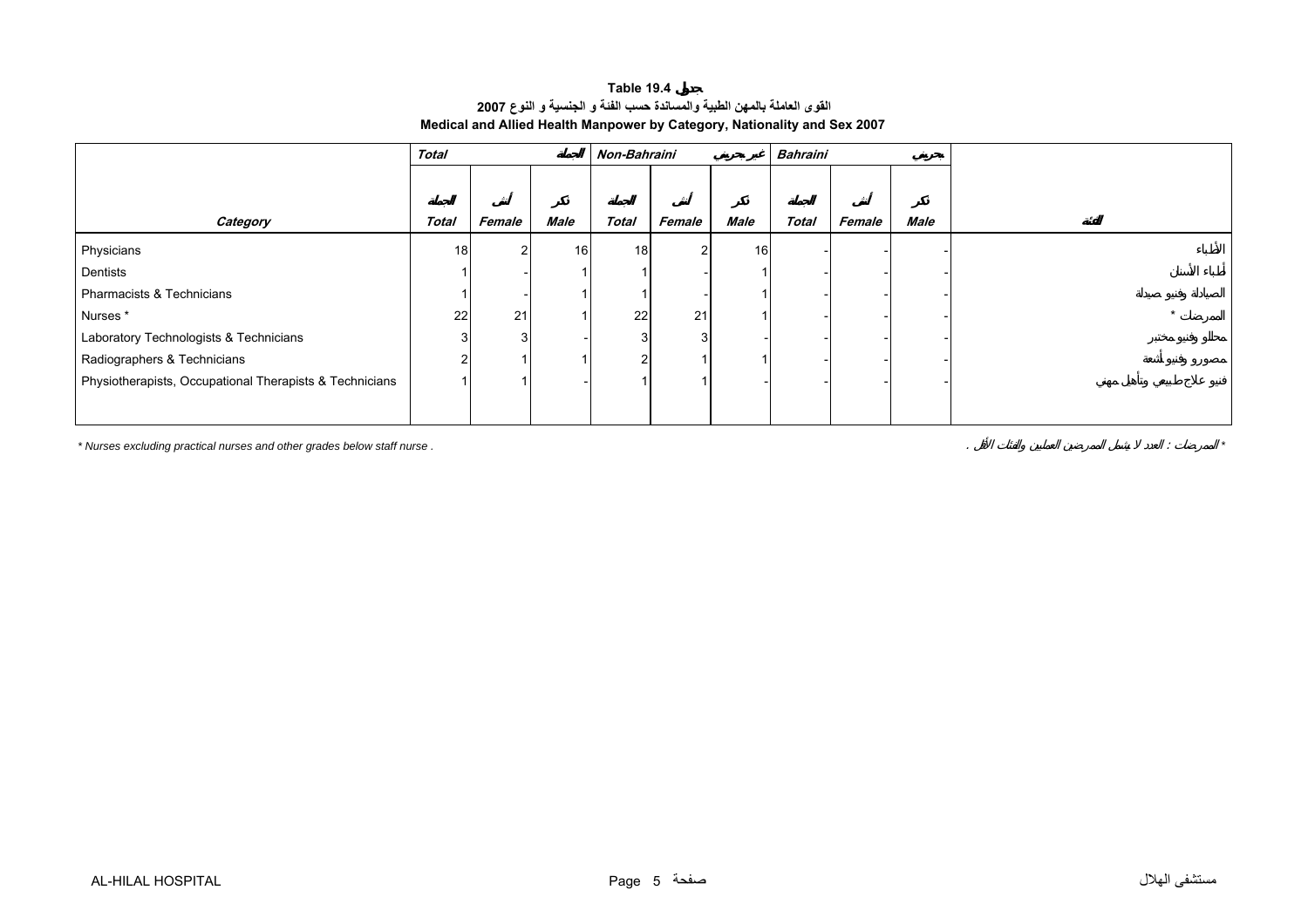**2007Births by Nationality and Type of Delivery 2007** 

<span id="page-4-0"></span>

|                           |               |               |                          | <b>Live Births</b>   |               |                      |                |  |
|---------------------------|---------------|---------------|--------------------------|----------------------|---------------|----------------------|----------------|--|
| <b>Births</b>             |               |               |                          | Premature            |               | <b>Full Term</b>     |                |  |
|                           |               |               |                          |                      |               |                      |                |  |
| Nationality / type        | <b>Total</b>  | <b>Still</b>  | <b>Total Live</b>        | <b>Congenital</b>    | <b>Normal</b> | <b>Congenital</b>    | <b>Normal</b>  |  |
| of delivery               | <b>Births</b> | <b>Births</b> | <b>Births</b>            | <b>Abnormalities</b> |               | <b>Abnormalities</b> |                |  |
| <b>Bahraini</b>           |               |               |                          |                      |               |                      |                |  |
| Normal Delivery           |               |               |                          |                      |               |                      |                |  |
| Vertex                    | Δ             |               | $\overline{\phantom{a}}$ |                      |               |                      | 4              |  |
| Breech                    |               |               |                          |                      |               |                      |                |  |
|                           |               |               |                          |                      |               |                      |                |  |
| <b>Assisted Delivery</b>  |               |               |                          |                      |               |                      |                |  |
| Vacuum                    |               |               |                          |                      |               |                      |                |  |
| Forceps                   |               |               |                          |                      |               |                      |                |  |
| Caesarian section         | 2             |               | 2                        |                      |               |                      | $\overline{2}$ |  |
| <b>Total Bahraini</b>     | 6             |               | 6                        |                      |               |                      | 6              |  |
| Non-Bahraini              |               |               |                          |                      |               |                      |                |  |
| Normal Delivery           |               |               |                          |                      |               |                      |                |  |
| Vertex                    | 7             |               | 7                        |                      |               |                      |                |  |
| Breech                    |               |               |                          |                      |               |                      |                |  |
|                           |               |               |                          |                      |               |                      |                |  |
| <b>Assisted Delivery</b>  |               |               |                          |                      |               |                      |                |  |
| Vacuum                    |               |               |                          |                      |               |                      |                |  |
| Forceps                   |               |               |                          |                      |               |                      |                |  |
| Caesarian section         | 2             |               | 2                        |                      |               |                      | 2              |  |
| <b>Total Non-Bahraini</b> | 9             |               | 9                        |                      |               |                      | 9              |  |
| <b>Grand Total</b>        | 15            |               | 15                       |                      |               |                      | 15             |  |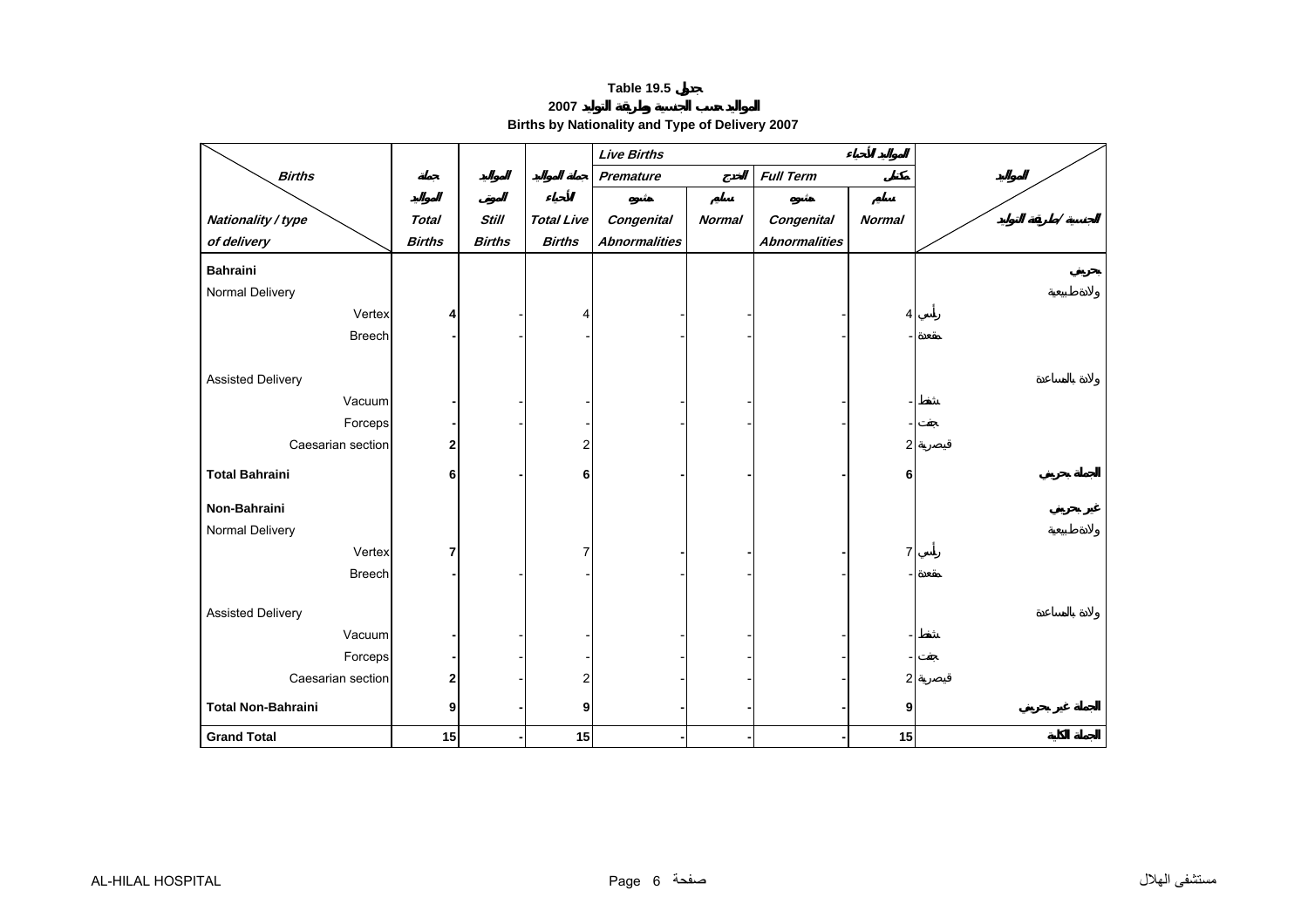#### **2007**

# **Major and Minor Operations by Department 2007**

<span id="page-5-0"></span>

| <b>Department</b>      | <b>Total</b> | <b>Minor</b> | Major |  |
|------------------------|--------------|--------------|-------|--|
| <b>General Surgery</b> | 152          | 67           | 85    |  |
| Orthopedics & Fracture | 17           | 15           | 2     |  |
| Ear, Nose & Throat     | 21           |              | 20    |  |
| Obstetrics             | 51           | 44           | 7     |  |
| Dental                 | $\mathbf{2}$ |              |       |  |
| Endoscopies            | 12           |              | 5     |  |
| <b>Total</b>           | 255          | 135          | 120   |  |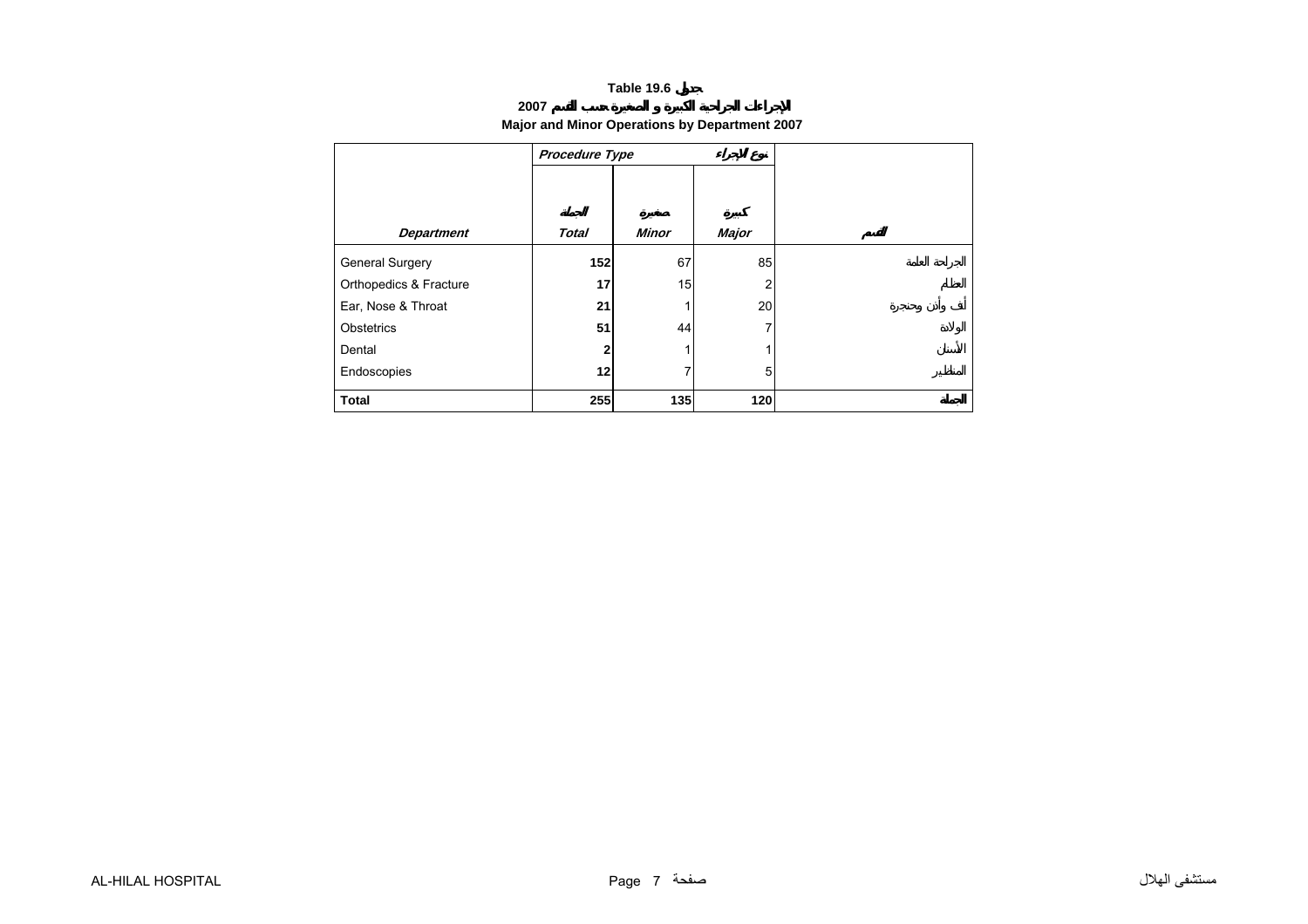**2007**

#### **Laboratory Tests by Type of Test, Nationality and Sex 2007**

<span id="page-6-0"></span>

|                                         | <b>Total</b> |                |        | Non-Bahraini |        |             | <b>Bahraini</b> |        |             |  |
|-----------------------------------------|--------------|----------------|--------|--------------|--------|-------------|-----------------|--------|-------------|--|
|                                         |              |                |        |              |        |             |                 |        |             |  |
|                                         |              |                |        |              |        |             |                 |        |             |  |
| <b>Type of Test</b>                     | Total        | Female         | Male   | <b>Total</b> | Female | <b>Male</b> | <b>Total</b>    | Female | <b>Male</b> |  |
| Clinical chemistry of blood             | 13,066       | 5,209          | 7,857  | 6,028        | 2,116  | 3,912       | 7,038           | 2,876  | 4,162       |  |
| Clinical chemistry of other body fluids | 12           | 5 <sub>l</sub> |        | 9            | 2      |             | 3               |        |             |  |
| Endocrine function tests & enzymes      | 980          | 746            | 234    | 346          | 231    | 115         | 634             | 416    | 218         |  |
| Microbiology                            | 899          | 591            | 308    | 301          | 88     | 213         | 598             | 429    | 169         |  |
| Serology & immunology                   | 2,125        | 933            | 1,192  | 1,212        | 496    | 716         | 913             | 411    | 502         |  |
| Mycology & parasitology                 | 437          | 144            | 293    | 196          | 67     | 129         | 241             | 48     | 193         |  |
| Haematology                             | 13,715       | 6,579          | 7,136  | 5,559        | 2,430  | 3,129       | 8,156           | 3,983  | 4,173       |  |
| General pathology                       | 17,413       | 9,561          | 7,852  | 8,136        | 3,028  | 5,108       | 9,277           | 5,314  | 3,963       |  |
| Other laboratories tests                | 85           | 59             | 26     | 45           | 34     | 11          | 40              | 25     | 15          |  |
| <b>Total</b>                            | 48,732       | 23,827         | 24,905 | 21,832       | 8,492  | 13,340      | 26,900          | 13,503 | 13,397      |  |

#### **Table 19.8**

**2007**

#### **Radiology Procedures by Type of Procedure, Nationality and Sex 2007**

|                                 | <b>Total</b> |        |             | Non-Bahraini |        |             | <b>Bahraini</b> |        |             |  |
|---------------------------------|--------------|--------|-------------|--------------|--------|-------------|-----------------|--------|-------------|--|
|                                 |              |        |             |              |        |             |                 |        |             |  |
|                                 |              |        |             |              |        |             |                 |        |             |  |
| <b>Type of Procedure</b>        | <b>Total</b> | Female | <b>Male</b> | <b>Total</b> | Female | <b>Male</b> | Total           | Female | <b>Male</b> |  |
| Plain & general radiography     | 3,937        | 1,425  | 2,512       | 1,350        | 203    | 1,150       | 2,584           | 1,222  | .362        |  |
| Radiography with contrast media |              |        |             |              |        |             |                 |        |             |  |
| <b>Total</b>                    | 3,937        | 1,425  | 2,512       | 1,350        | 203    | 1,150       | 2,584           | 1,222  | 1,362       |  |